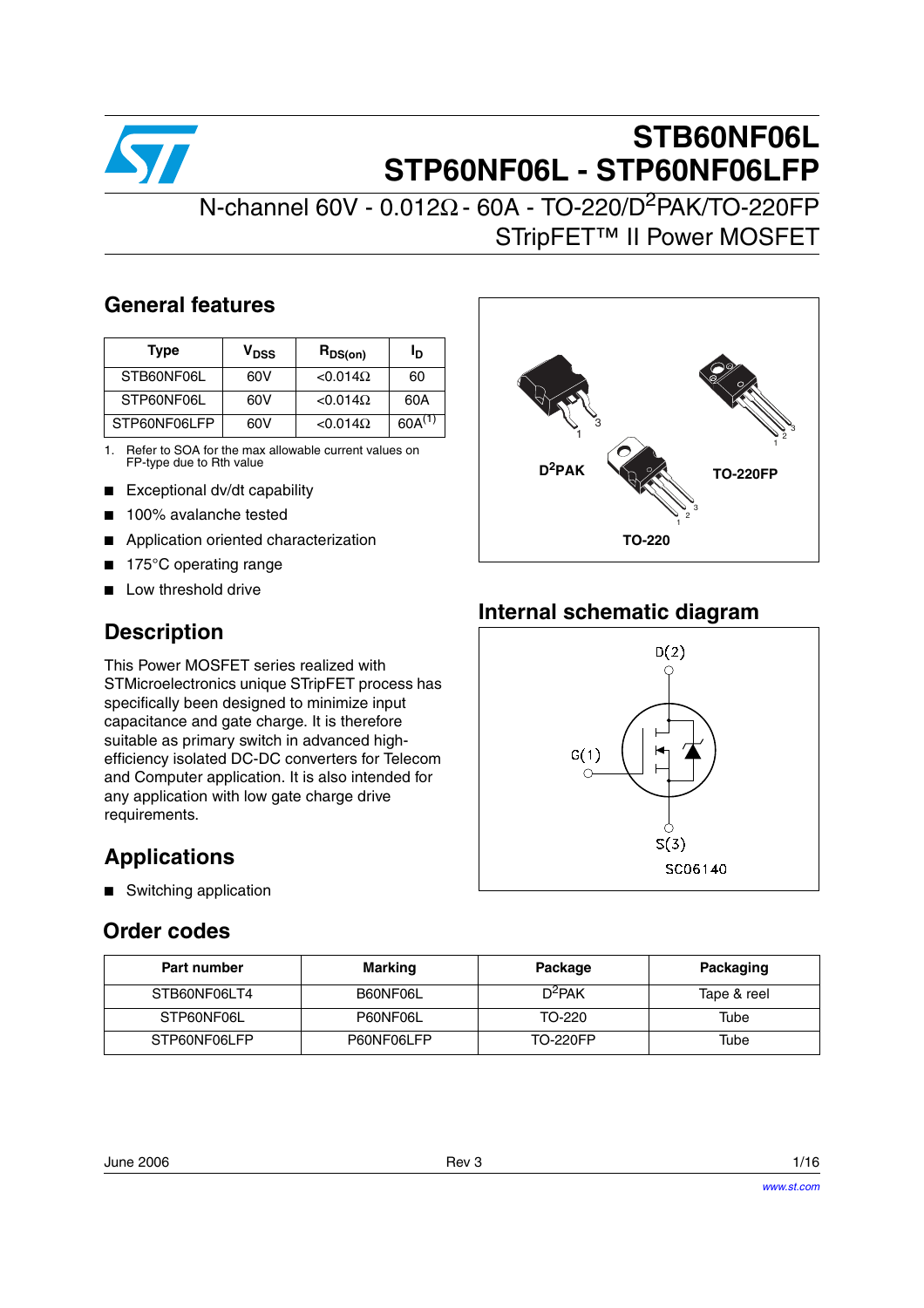# **Contents**

| $\mathbf 1$             |  |
|-------------------------|--|
| $\overline{2}$          |  |
|                         |  |
| $\overline{\mathbf{3}}$ |  |
| $\overline{4}$          |  |
| $5\phantom{1}$          |  |
| $6\phantom{1}6$         |  |

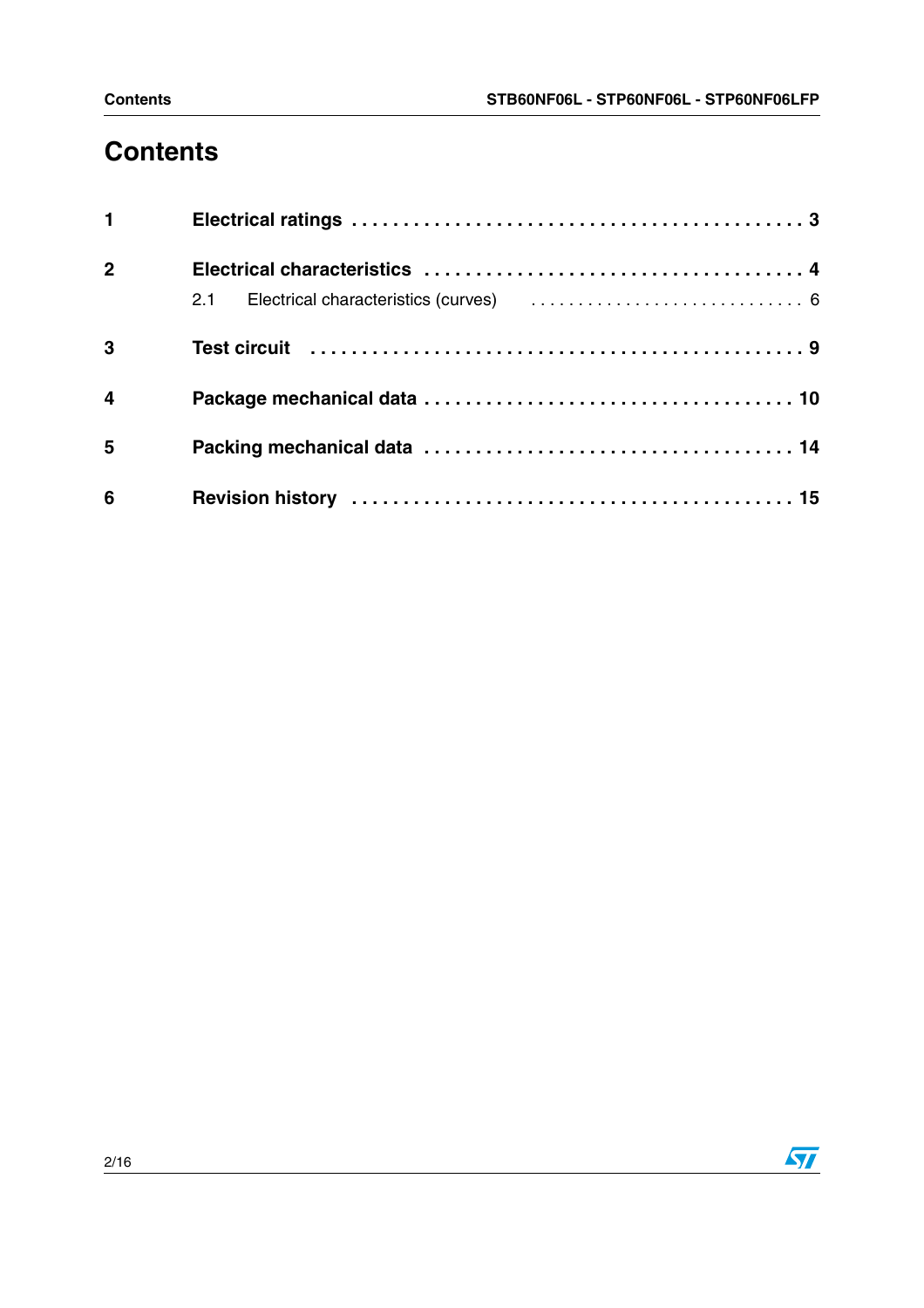# <span id="page-2-0"></span>**1 Electrical ratings**

| Symbol                         | <b>Parameter</b>                                   | <b>Value</b>        |                 | Unit        |
|--------------------------------|----------------------------------------------------|---------------------|-----------------|-------------|
|                                |                                                    | $D^2$ PAK<br>TO-220 | <b>TO-220FP</b> |             |
| $V_{DS}$                       | Drain-source voltage ( $V_{GS} = 0$ )              | 60                  |                 | v           |
| $V_{DGR}$                      | Drain-gate voltage ( $R_{GS}$ = 20 k $\Omega$ )    |                     | 60              | V           |
| $V_{GS}$                       | Gate- source voltage                               |                     | ± 15            | V           |
| l <sub>D</sub>                 | Drain current (continuous) at $T_C = 25^{\circ}C$  | 60                  | $60^{(1)}$      | A           |
| I <sub>D</sub>                 | Drain current (continuous) at $T_C = 100^{\circ}C$ | 42                  | $42^{(1)}$      | A           |
| I <sub>DM</sub> <sup>(2)</sup> | Drain current (pulsed)                             | 240                 | $240^{(1)}$     | A           |
| $P_{\text{tot}}$               | Total dissipation at $T_C = 25^{\circ}C$           | 110                 | 30              | w           |
|                                | <b>Derating Factor</b>                             | 0.73                | 0.2             | W/°C        |
| $dv/dt$ <sup>(3)</sup>         | Peak diode recovery voltage slope                  | 20                  |                 | V/ns        |
| $E_{AS}$ <sup>(4)</sup>        | Single pulse avalanche energy                      | 320                 |                 | mJ          |
| V <sub>ISO</sub>               | Insulation withstand voltage (DC)                  |                     | 2000            | V           |
| $T_{\text{stg}}$               | Storage temperature                                | $-65$ to 175        |                 | $^{\circ}C$ |
| $T_i$                          | Max. operating junction temperature                |                     |                 |             |

#### **Table 1. Absolute maximum ratings**

1. Refer to SOA for the max allowable current values on FP-type due to Rth value

2. Pulse width limited by safe operating area.

3. I<sub>SD</sub> ≤60A, di/dt **s**00A/µs, V<sub>DD</sub> ≤48V, Tj ≤T<sub>JMAX</sub>

4. Starting Tj = 25 °C,  $I_D$  = 30A,  $V_{DD}$  = 30V

### **Table 2. Thermal data**

|                               |                                                                                                                                            |            | $D^2$ PAK<br><b>TO-220</b> | <b>TO-220FP</b>   |                                       |
|-------------------------------|--------------------------------------------------------------------------------------------------------------------------------------------|------------|----------------------------|-------------------|---------------------------------------|
| Rthi-case                     | Thermal resistance junction-case                                                                                                           | Max        | 1.36                       | 5.0               | $\degree$ C/W                         |
| Rthi-amb<br>Rthj-pcb<br>$T_1$ | Thermal resistance junction-ambient<br>Thermal resistance junction-pcb <sup>(1)</sup><br>Maximum lead temperature for soldering<br>purpose | Max<br>Max |                            | 62.5<br>35<br>300 | $\degree$ C/W<br>°C/W<br>$^{\circ}$ C |

1. Only for SMD, When mounted on 1 inch2 FR-4 board, 2 oz of Cu.

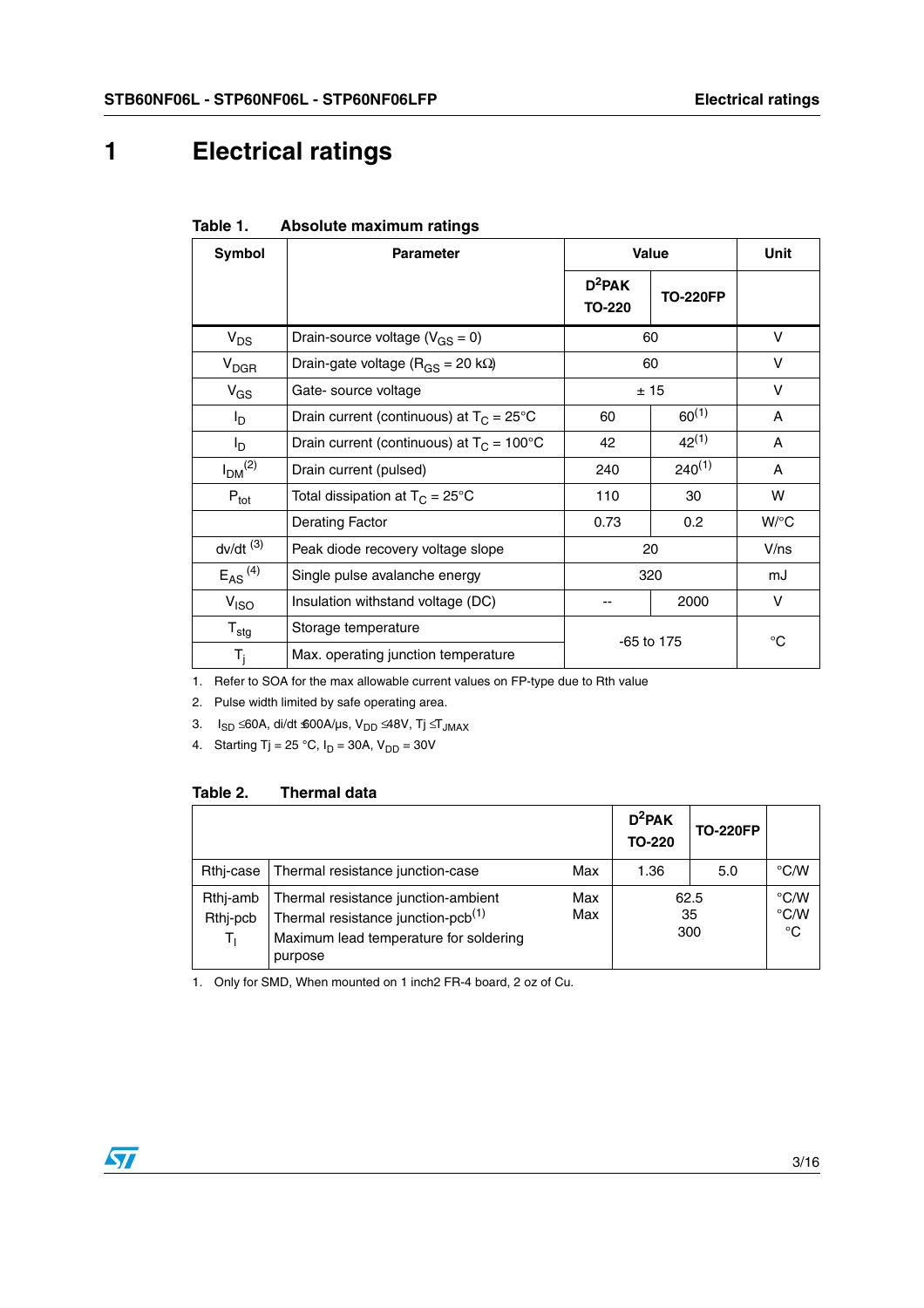# <span id="page-3-0"></span>**2 Electrical characteristics**

 $(T_{\text{CASE}} = 25^{\circ} \text{C}$  unless otherwise specified)

| <b>Symbol</b>    | <b>Parameter</b>                                    | <b>Test conditions</b>                                                  | Min. | Typ.           | Max.           | Unit     |
|------------------|-----------------------------------------------------|-------------------------------------------------------------------------|------|----------------|----------------|----------|
| $V_{(BR)DSS}$    | Drain-source<br>breakdown voltage                   | $I_D = 250 \mu A$ , $V_{GS} = 0$                                        | 60   |                |                | v        |
| l <sub>DSS</sub> | Zero gate voltage<br>drain current ( $V_{GS} = 0$ ) | $V_{DS}$ = Max rating<br>$V_{DS}$ = Max rating,<br>$T_C = 125^{\circ}C$ |      |                | 1<br>10        | μA<br>μA |
| l <sub>GSS</sub> | Gate-body leakage<br>current $(V_{DS} = 0)$         | $V_{GS} = \pm 15V$                                                      |      |                | ±100           | nA       |
| $V_{GS(th)}$     | Gate threshold voltage                              | $V_{DS} = V_{GS}$ , $I_D = 250 \mu A$                                   |      |                |                | v        |
| $R_{DS(on)}$     | Static drain-source on<br>resistance                | $V_{GS} = 5V$ , $I_D = 30A$<br>$V_{GS} = 10V$ , $I_D = 30A$             |      | 0.014<br>0.012 | 0.016<br>0.014 | Ω<br>Ω   |

#### **Table 3. On/off states**

### **Table 4. Dynamic**

| Symbol                                                                | <b>Parameter</b>                                                           | <b>Test conditions</b>                                                                               | Min. | Typ.                  | Max. | Unit                 |
|-----------------------------------------------------------------------|----------------------------------------------------------------------------|------------------------------------------------------------------------------------------------------|------|-----------------------|------|----------------------|
| $g_{\text{fs}}^{(1)}$                                                 | Forward<br>transconductance                                                | $V_{DS}$ = 15V $I_D$ = 30A                                                                           |      | 20                    |      | S                    |
| $C_{\text{iss}}$<br>$C_{\rm oss}$<br>$C_{\text{rss}}$                 | Input capacitance<br>Output capacitance<br>Reverse transfer<br>capacitance | $V_{DS}$ = 25V, f = 1MHz,<br>$V_{GS} = 0$                                                            |      | 2000<br>360<br>125    |      | pF<br>рF<br>рF       |
| $t_{d(on)}$<br>t,<br>$t_{\mathsf{d}(\mathsf{off})}$<br>t <sub>f</sub> | Turn-on delay time<br>Rise time<br>Turn-off delay time<br>Fall time        | $V_{DD} = 30V, I_D = 30A$<br>$R_G = 4.7 \Omega V_{GS} = 4.5 V$<br>(see Figure 15)                    |      | 35<br>220<br>55<br>30 |      | ns<br>ns<br>ns<br>ns |
| $Q_{q}$<br>$Q_{gs}$<br>$Q_{\text{gd}}$                                | Total gate charge<br>Gate-source charge<br>Gate-drain charge               | $V_{DD} = 48V$ , $I_D = 60A$ ,<br>$V_{GS} = 4.5V$ , R <sub>G</sub> = 4.7 $\Omega$<br>(see Figure 16) |      | 35<br>10<br>20        | 66   | пC<br>nС<br>nС       |

1. Pulsed: Pulse duration =  $300 \,\mu s$ , duty cycle 1.5 %.

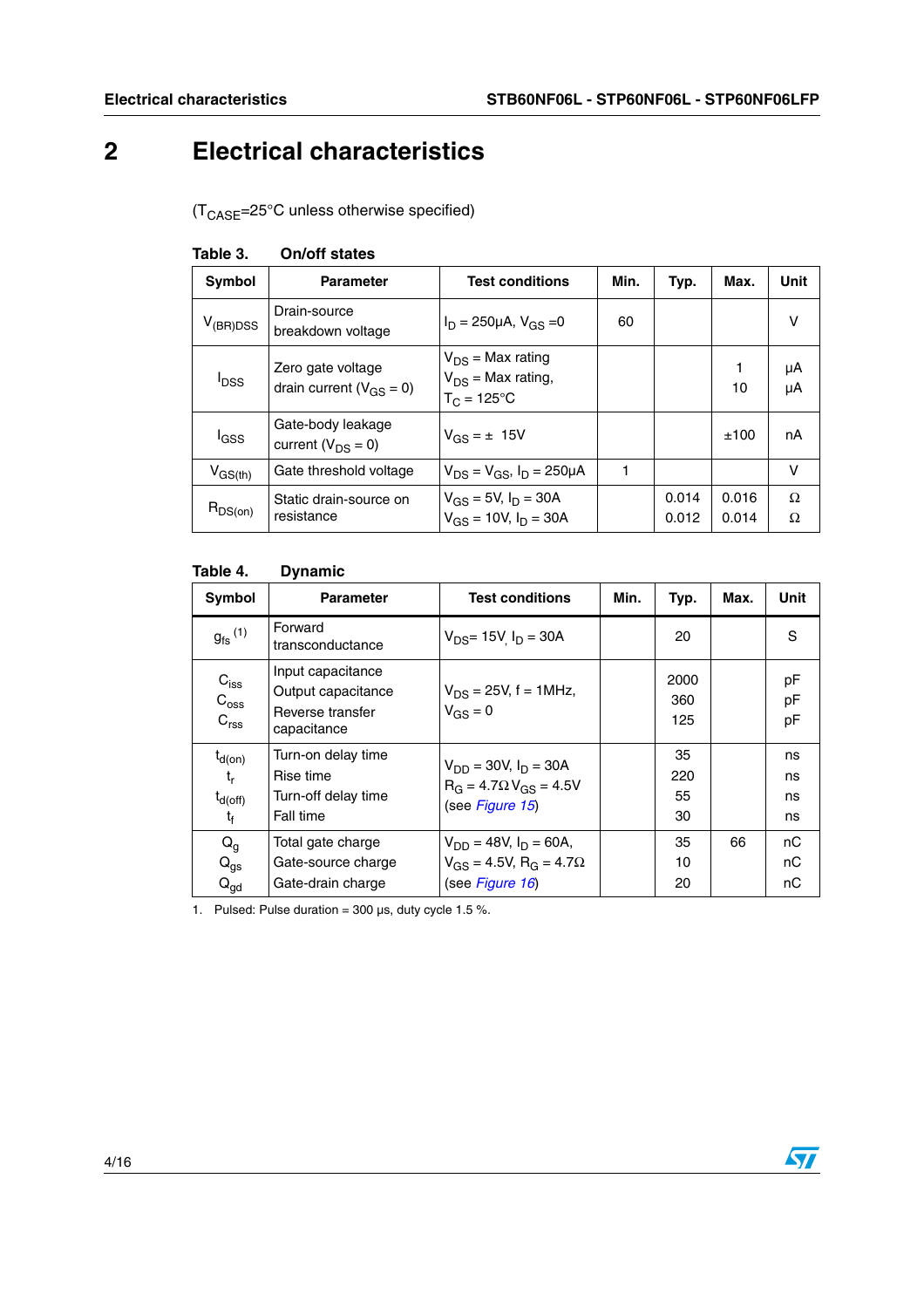| Symbol                                   | <b>Parameter</b>                                                             | <b>Test conditions</b>                                                                          | Min. | Typ.              | Max.      | Unit          |
|------------------------------------------|------------------------------------------------------------------------------|-------------------------------------------------------------------------------------------------|------|-------------------|-----------|---------------|
| $I_{SDM}^{I_{SD}}$                       | Source-drain current<br>Source-drain current<br>(pulsed)                     |                                                                                                 |      |                   | 60<br>240 | A<br>Α        |
| $V_{SD}$ <sup>(2)</sup>                  | Forward on voltage                                                           | $I_{SD} = 60A, V_{GS} = 0$                                                                      |      |                   | 1.3       | v             |
| $t_{rr}$<br>$Q_{rr}$<br><sup>I</sup> RRM | Reverse recovery time<br>Reverse recovery charge<br>Reverse recovery current | $I_{SD} = 60A$ , di/dt = 100A/µs,<br>$V_{DD} = 30V$ , T <sub>i</sub> = 150°C<br>(see Figure 17) |      | 110<br>250<br>4.5 |           | ns<br>nC<br>Α |

**Table 5. Source drain diode**

1. Pulse width limited by safe operating area.

2. Pulsed: Pulse duration =  $300 \,\mu s$ , duty cycle 1.5 %

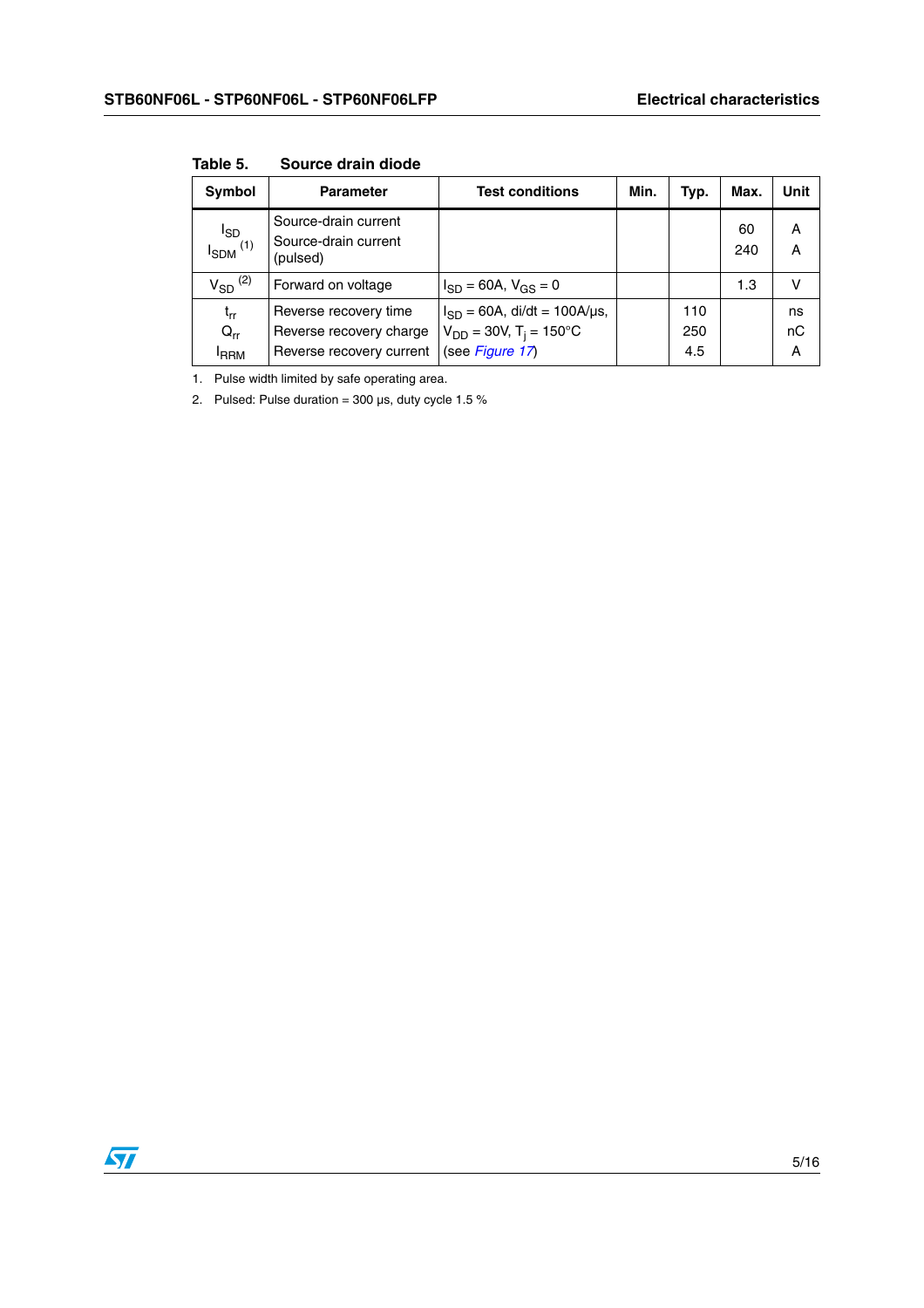## <span id="page-5-0"></span>**2.1 Electrical characteristics (curves)**





**Figure 3. Safe operating area for TO-220FP Figure 4. Thermal impedance for TO-220FP**







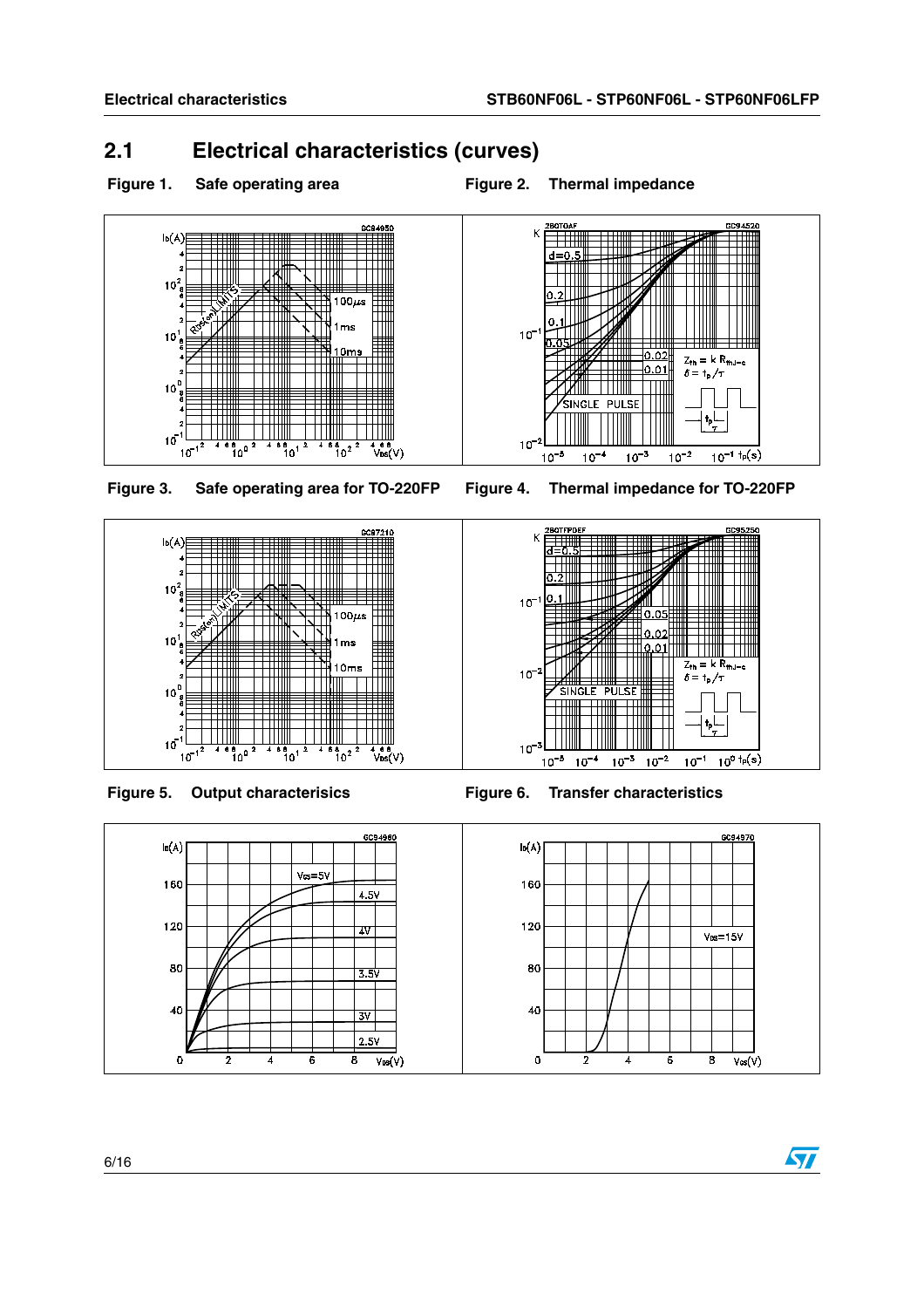#### **Figure 7. Transconductance Figure 8. Static drain-source on resistance**





**Figure 9. Gate charge vs gate-source voltage Figure 10. Capacitance variations**





**Figure 11. Normalized gate threshold voltage vs temperature**



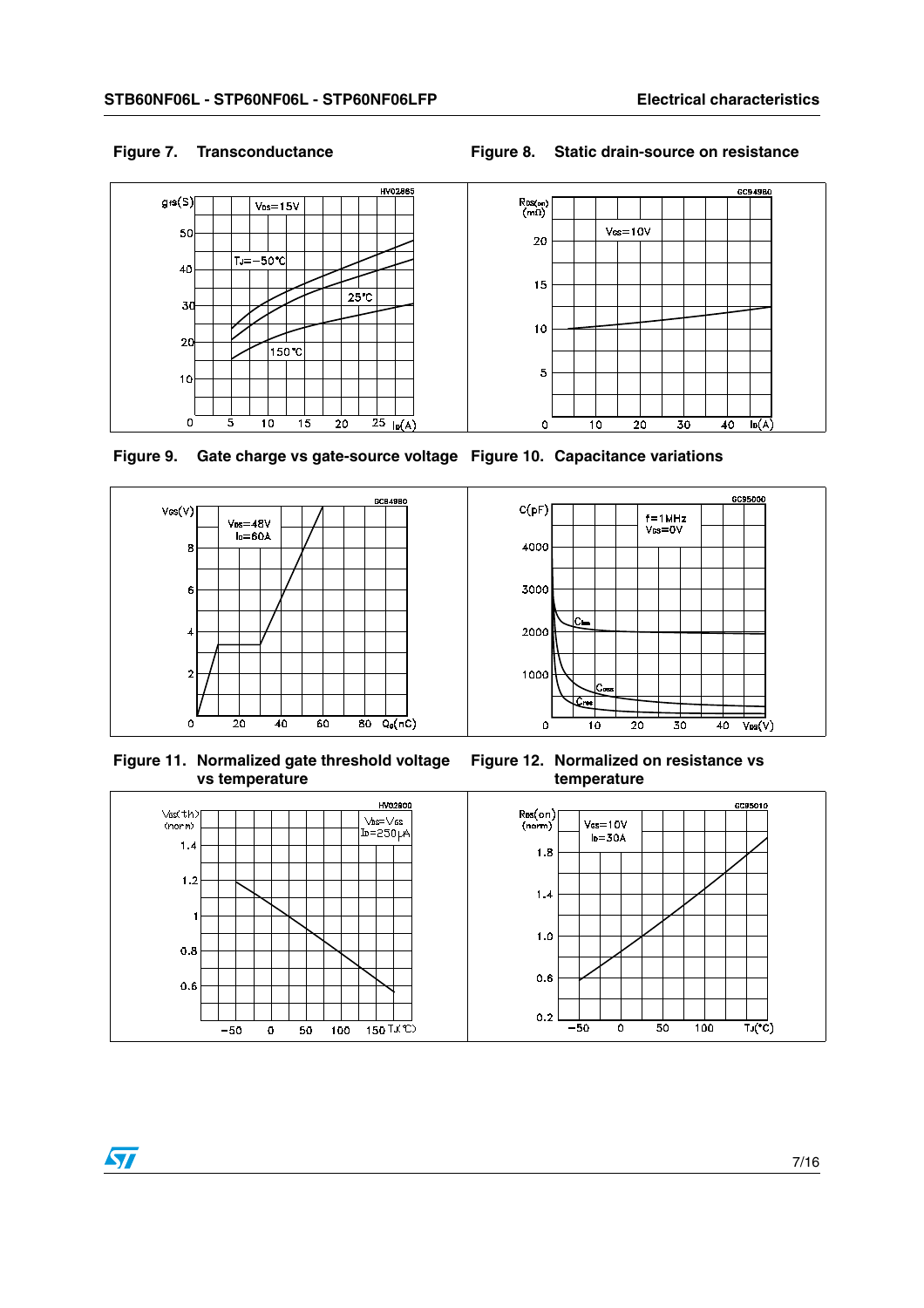$V_{SD}(V)$ 

 $1.4$ 

 $1.2$ 

 $\overline{1}$ 

 $0.8$ 

 $0.5$ 

 $\circ$ <sup>L</sup>

 $\frac{1}{10}$ 

 $\overline{20}$ 

#### **Figure 13. Source-drain diode forward characteristics**

 $|T=-50°C|$ 

150 °C

 $\overline{40}$ 

 $\overline{30}$ 

HV02910

 $25^\circ$ C

 $\overline{50}$   $I_0(A)$ 



 $\overleftarrow{\mathsf{T}_{\mathsf{J}}(\mathsf{C})}$ 

 $0.84$ 

 $-50$ 

ᅙ

 $\frac{1}{50}$ 

 $\overline{100}$ 

#### **Figure 14. Normalized breakdown voltage temperature**

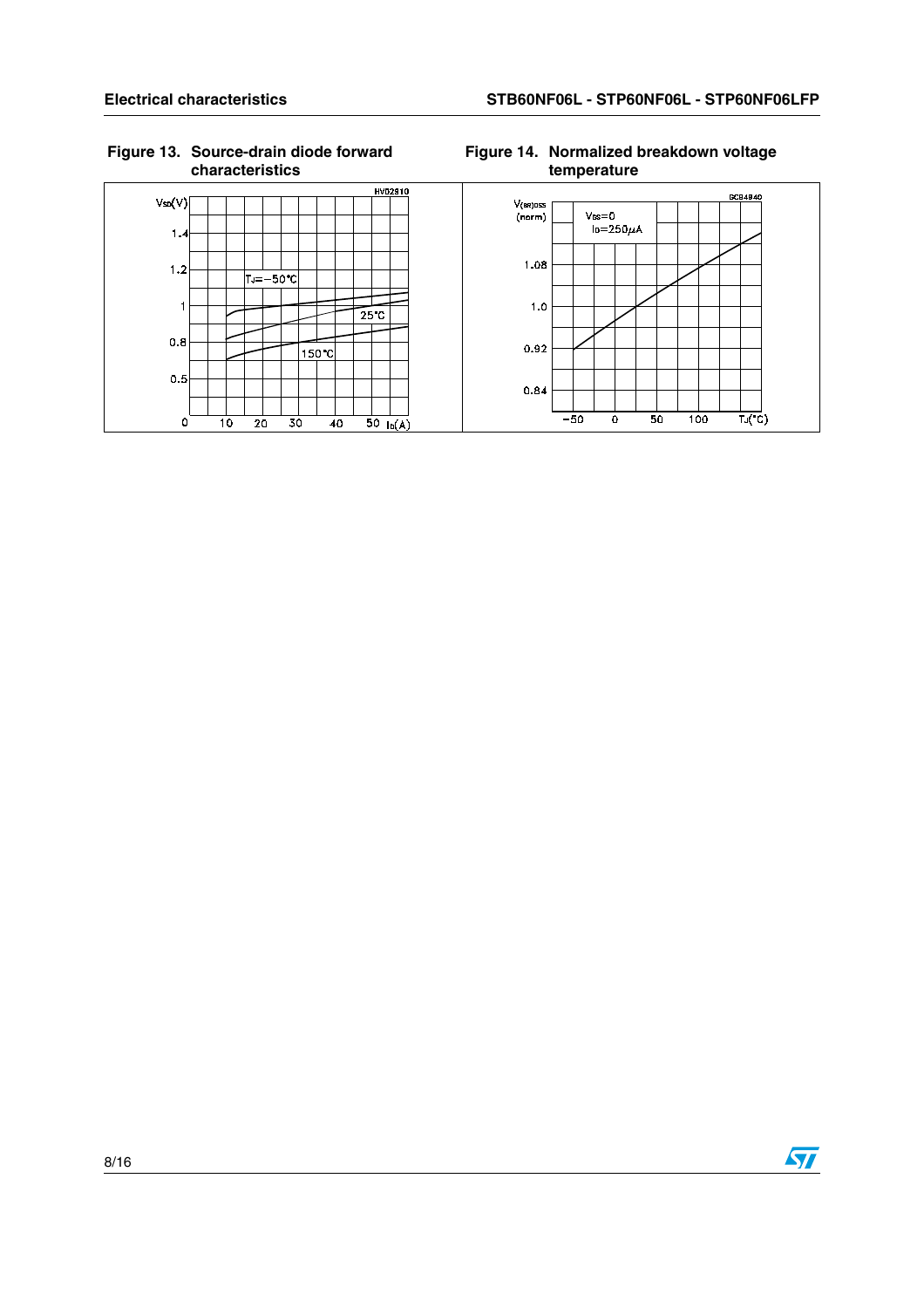## <span id="page-8-0"></span>**3 Test circuit**

<span id="page-8-1"></span>**Figure 15. Switching times test circuit for resistive load**



<span id="page-8-3"></span>**Figure 17. Test circuit for inductive load switching and diode recovery times**



**Figure 19. Unclamped inductive waveform Figure 20. Switching time waveform**



<span id="page-8-2"></span>**Figure 16. Gate charge test circuit**

**Figure 18. Unclamped Inductive load test circuit**



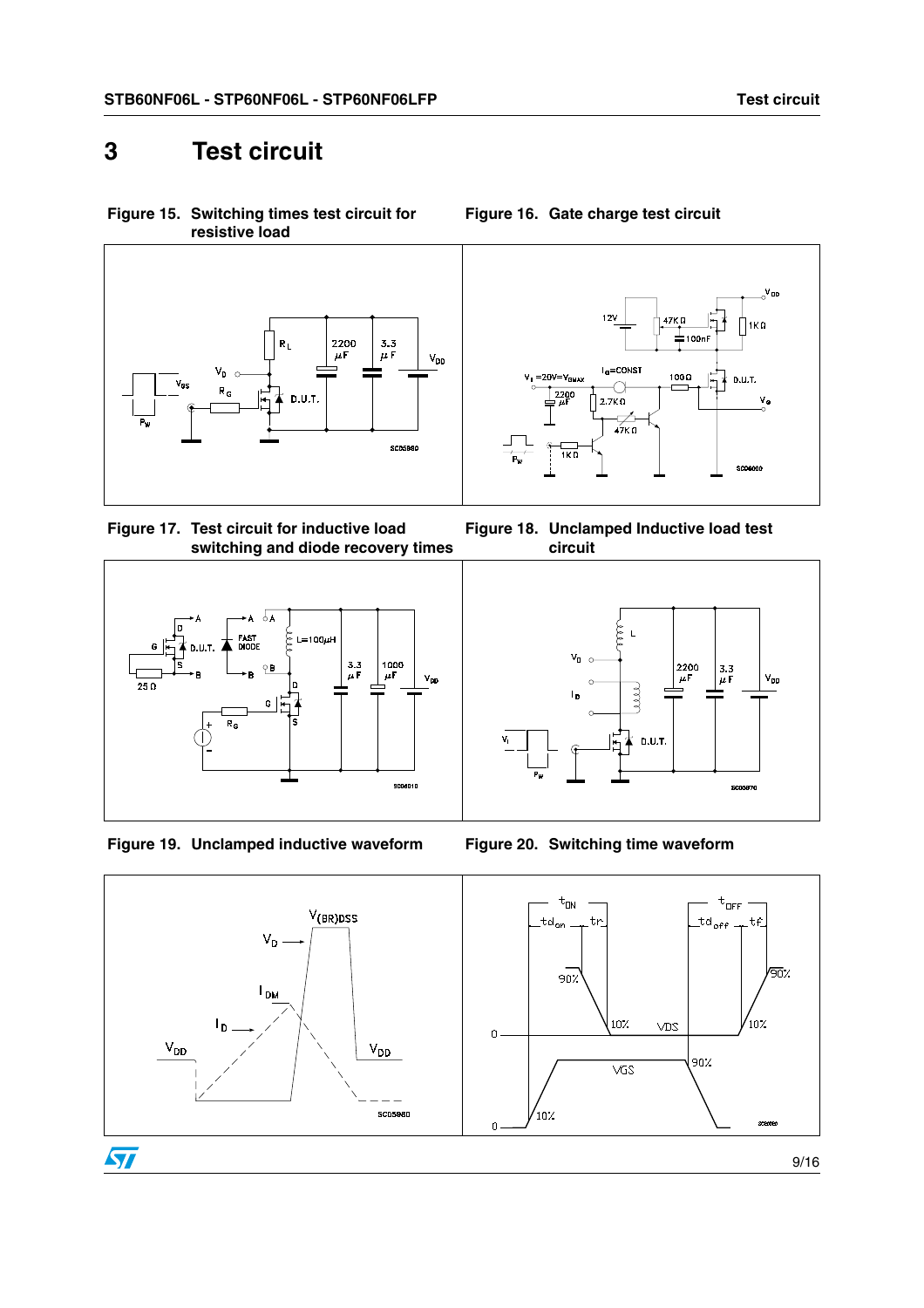# <span id="page-9-0"></span>**4 Package mechanical data**

In order to meet environmental requirements, ST offers these devices in ECOPACK® packages. These packages have a Lead-free second level interconnect . The category of second level interconnect is marked on the package and on the inner box label, in compliance with JEDEC Standard JESD97. The maximum ratings related to soldering conditions are also marked on the inner box label. ECOPACK is an ST trademark. ECOPACK specifications are available at: www.st.com

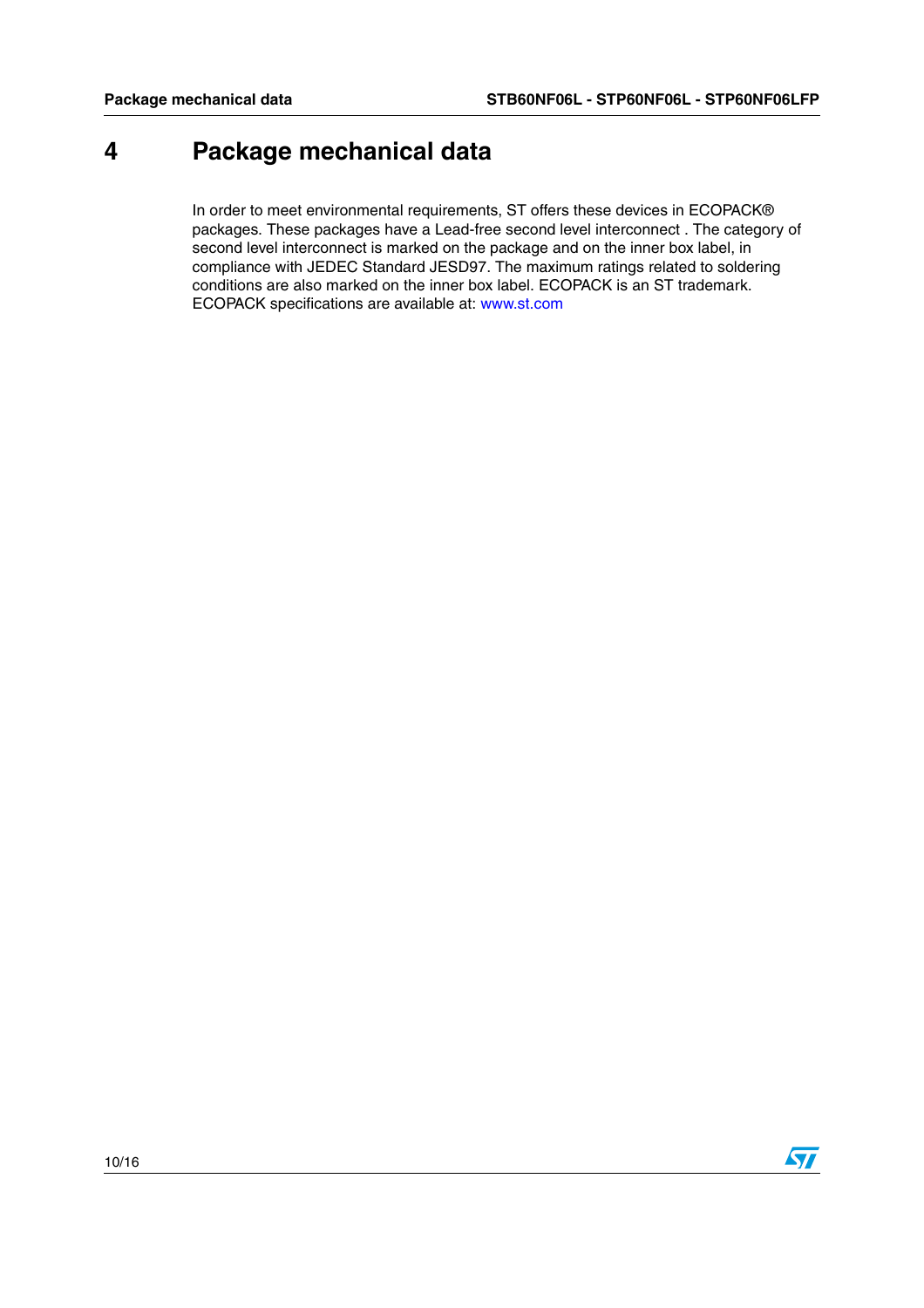$\mathbf l$ 

|                |             |            | LAN MEVIL MUCHE DATA |       |       |       |
|----------------|-------------|------------|----------------------|-------|-------|-------|
|                |             | mm.        |                      |       | inch  |       |
| DIM.           | MIN.        | <b>TYP</b> | MAX.                 | MIN.  | TYP.  | MAX.  |
| A              | 4.4         |            | 4.6                  | 0.173 |       | 0.181 |
| A1             | 2.49        |            | 2.69                 | 0.098 |       | 0.106 |
| A <sub>2</sub> | 0.03        |            | 0.23                 | 0.001 |       | 0.009 |
| B              | 0.7         |            | 0.93                 | 0.027 |       | 0.036 |
| <b>B2</b>      | 1.14        |            | 1.7                  | 0.044 |       | 0.067 |
| $\mathsf C$    | 0.45        |            | 0.6                  | 0.017 |       | 0.023 |
| C <sub>2</sub> | 1.23        |            | 1.36                 | 0.048 |       | 0.053 |
| D              | 8.95        |            | 9.35                 | 0.352 |       | 0.368 |
| D <sub>1</sub> |             | 8          |                      |       | 0.315 |       |
| E              | $10$        |            | 10.4                 | 0.393 |       |       |
| E <sub>1</sub> |             | 8.5        |                      |       | 0.334 |       |
| G              | 4.88        |            | 5.28                 | 0.192 |       | 0.208 |
| L              | 15          |            | 15.85                | 0.590 |       | 0.625 |
| L2             | 1.27        |            | 1.4                  | 0.050 |       | 0.055 |
| L <sub>3</sub> | 1.4         |            | 1.75                 | 0.055 |       | 0.068 |
| M              | 2.4         |            | 3.2                  | 0.094 |       | 0.126 |
| $\mathsf R$    |             | 0.4        |                      |       | 0.015 |       |
| V <sub>2</sub> | $0^{\circ}$ |            | 4 <sup>°</sup>       |       |       |       |





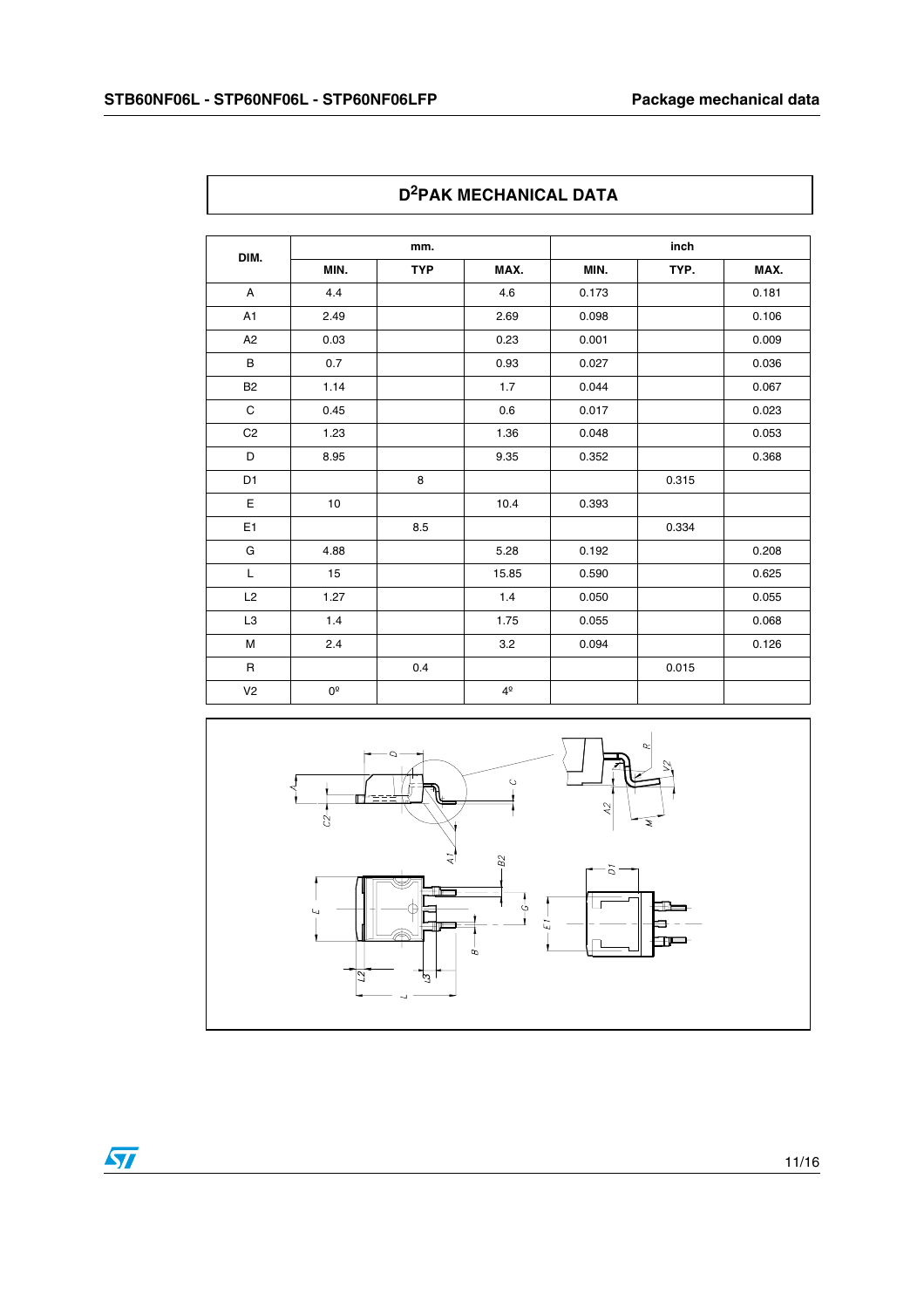$\sqrt{2}$ 

 $\mathsf{r}$ 

| <b>TO-220 MECHANICAL DATA</b> |       |            |       |       |       |       |
|-------------------------------|-------|------------|-------|-------|-------|-------|
| DIM.                          |       | mm.        |       |       | inch  |       |
|                               | MIN.  | <b>TYP</b> | MAX.  | MIN.  | TYP.  | MAX.  |
| A                             | 4.40  |            | 4.60  | 0.173 |       | 0.181 |
| b                             | 0.61  |            | 0.88  | 0.024 |       | 0.034 |
| b1                            | 1.15  |            | 1.70  | 0.045 |       | 0.066 |
| c                             | 0.49  |            | 0.70  | 0.019 |       | 0.027 |
| D                             | 15.25 |            | 15.75 | 0.60  |       | 0.620 |
| E                             | 10    |            | 10.40 | 0.393 |       | 0.409 |
| e                             | 2.40  |            | 2.70  | 0.094 |       | 0.106 |
| e1                            | 4.95  |            | 5.15  | 0.194 |       | 0.202 |
| F                             | 1.23  |            | 1.32  | 0.048 |       | 0.052 |
| H1                            | 6.20  |            | 6.60  | 0.244 |       | 0.256 |
| J1                            | 2.40  |            | 2.72  | 0.094 |       | 0.107 |
| L                             | 13    |            | 14    | 0.511 |       | 0.551 |
| L1                            | 3.50  |            | 3.93  | 0.137 |       | 0.154 |
| L <sub>20</sub>               |       | 16.40      |       |       | 0.645 |       |
| L30                           |       | 28.90      |       |       | 1.137 |       |
| øΡ                            | 3.75  |            | 3.85  | 0.147 |       | 0.151 |
| Q                             | 2.65  |            | 2.95  | 0.104 |       | 0.116 |

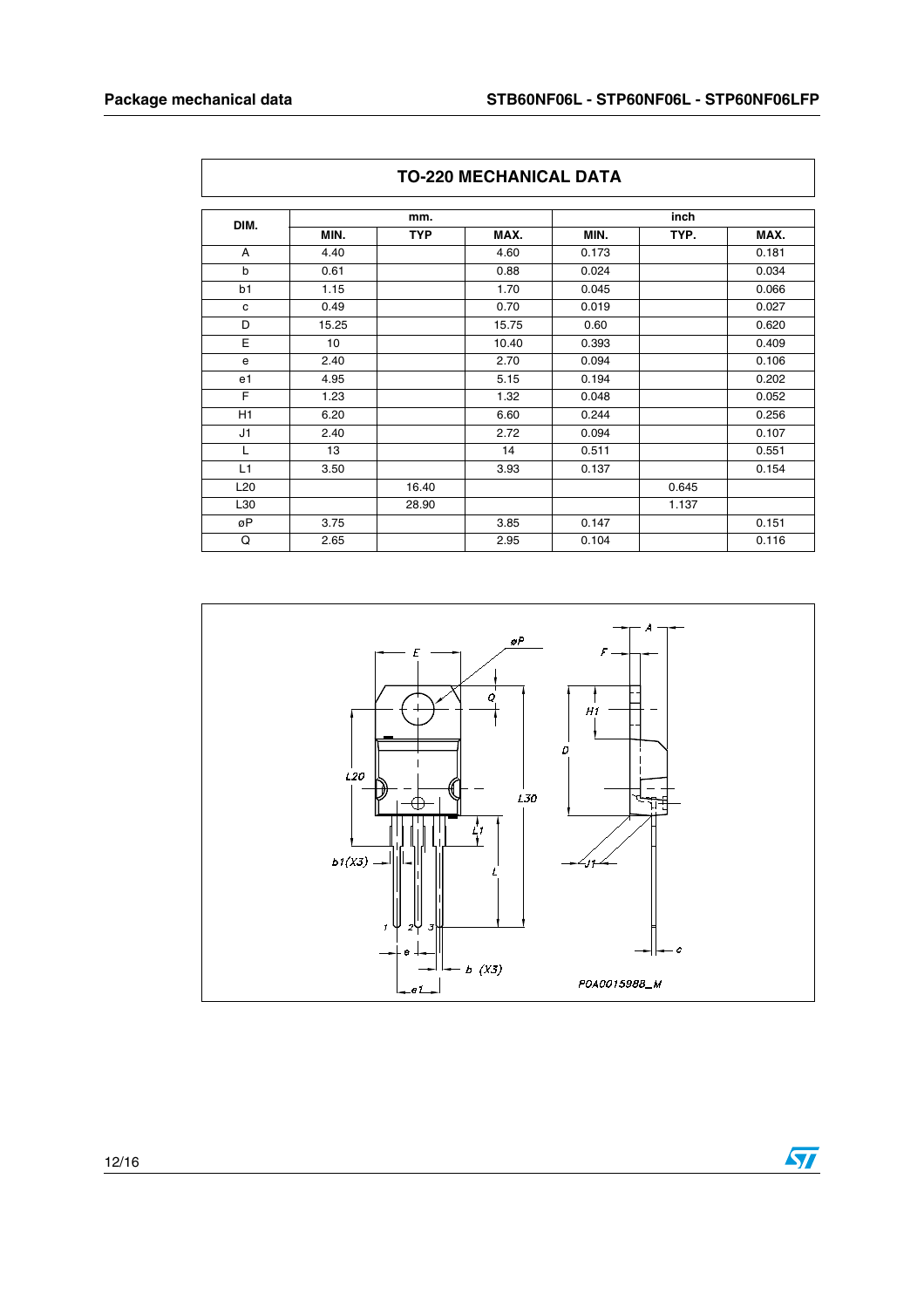| DIM.           |      | mm.        |      | inch  |       |       |
|----------------|------|------------|------|-------|-------|-------|
|                | MIN. | <b>TYP</b> | MAX. | MIN.  | TYP.  | MAX.  |
| A              | 4.4  |            | 4.6  | 0.173 |       | 0.181 |
| B              | 2.5  |            | 2.7  | 0.098 |       | 0.106 |
| D              | 2.5  |            | 2.75 | 0.098 |       | 0.108 |
| E              | 0.45 |            | 0.7  | 0.017 |       | 0.027 |
| F              | 0.75 |            | 1    | 0.030 |       | 0.039 |
| F <sub>1</sub> | 1.15 |            | 1.7  | 0.045 |       | 0.067 |
| F <sub>2</sub> | 1.15 |            | 1.7  | 0.045 |       | 0.067 |
| G              | 4.95 |            | 5.2  | 0.195 |       | 0.204 |
| G <sub>1</sub> | 2.4  |            | 2.7  | 0.094 |       | 0.106 |
| H              | 10   |            | 10.4 | 0.393 |       | 0.409 |
| L2             |      | 16         |      |       | 0.630 |       |
| L <sub>3</sub> | 28.6 |            | 30.6 | 1.126 |       | 1.204 |
| L4             | 9.8  |            | 10.6 | .0385 |       | 0.417 |
| L <sub>5</sub> | 2.9  |            | 3.6  | 0.114 |       | 0.141 |
| L <sub>6</sub> | 15.9 |            | 16.4 | 0.626 |       | 0.645 |
| L7             | 9    |            | 9.3  | 0.354 |       | 0.366 |
| Ø              | 3    |            | 3.2  | 0.118 |       | 0.126 |

## **TO-220FP MECHANICAL DATA**



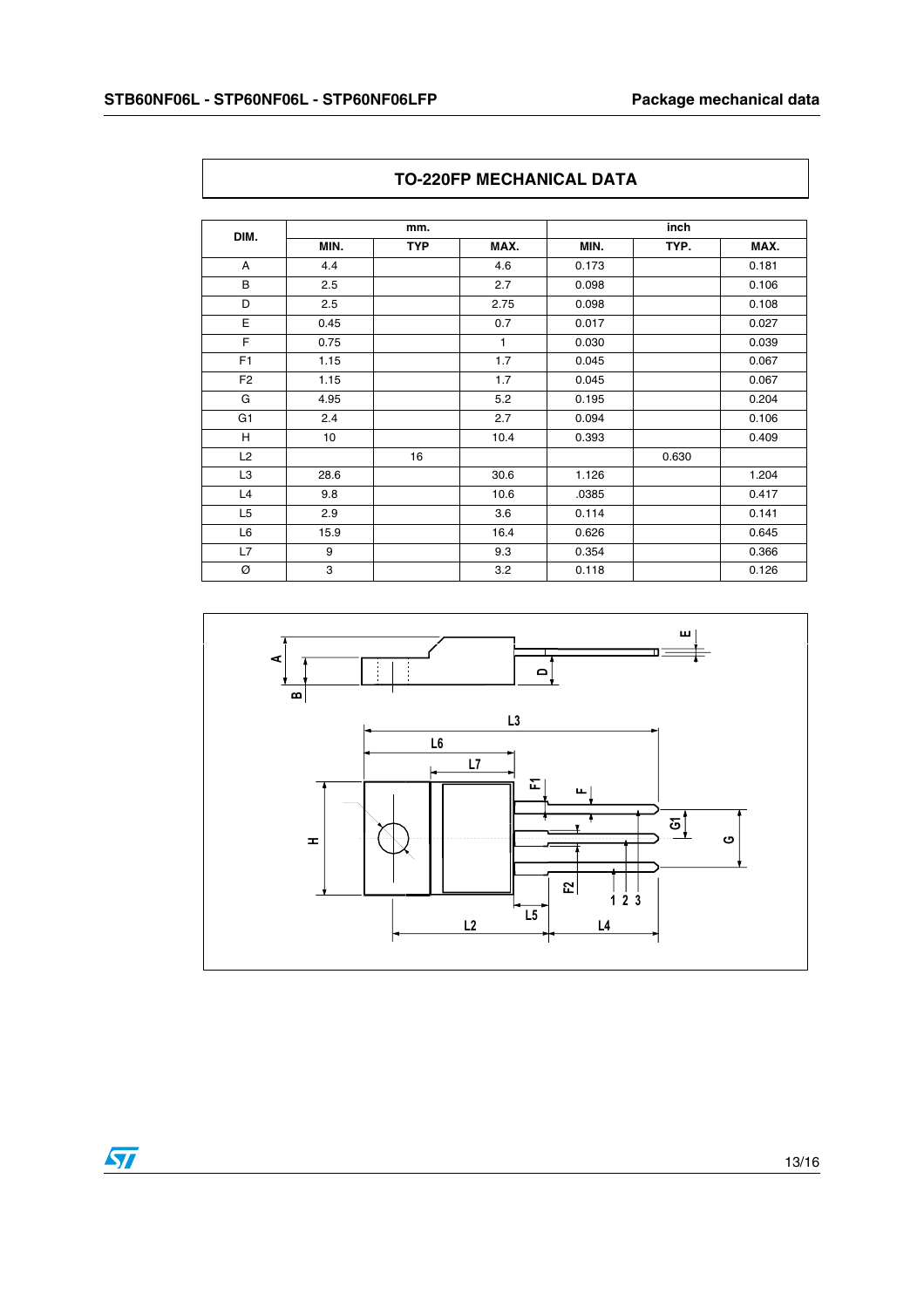57

# <span id="page-13-0"></span>**5 Packing mechanical data**



## **TAPE AND REEL SHIPMENT**



on sales type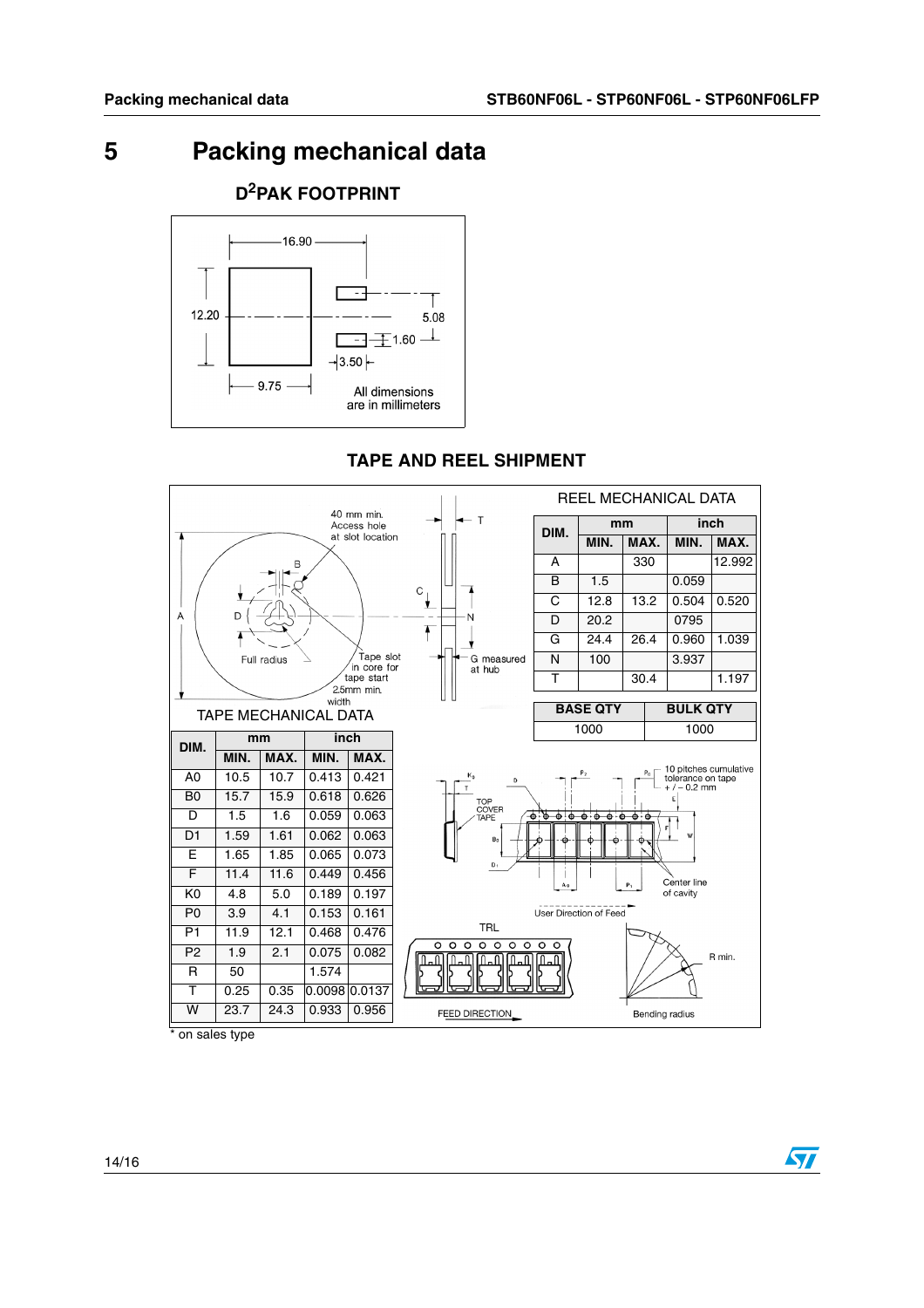# <span id="page-14-0"></span>**6 Revision history**

| Table 6. | <b>Revision history</b> |  |
|----------|-------------------------|--|
|----------|-------------------------|--|

| Date        | <b>Revision</b> | <b>Changes</b>                  |
|-------------|-----------------|---------------------------------|
| 21-Jun-2004 |                 | Complete version                |
| 26-Jun-2006 |                 | New template, no content change |